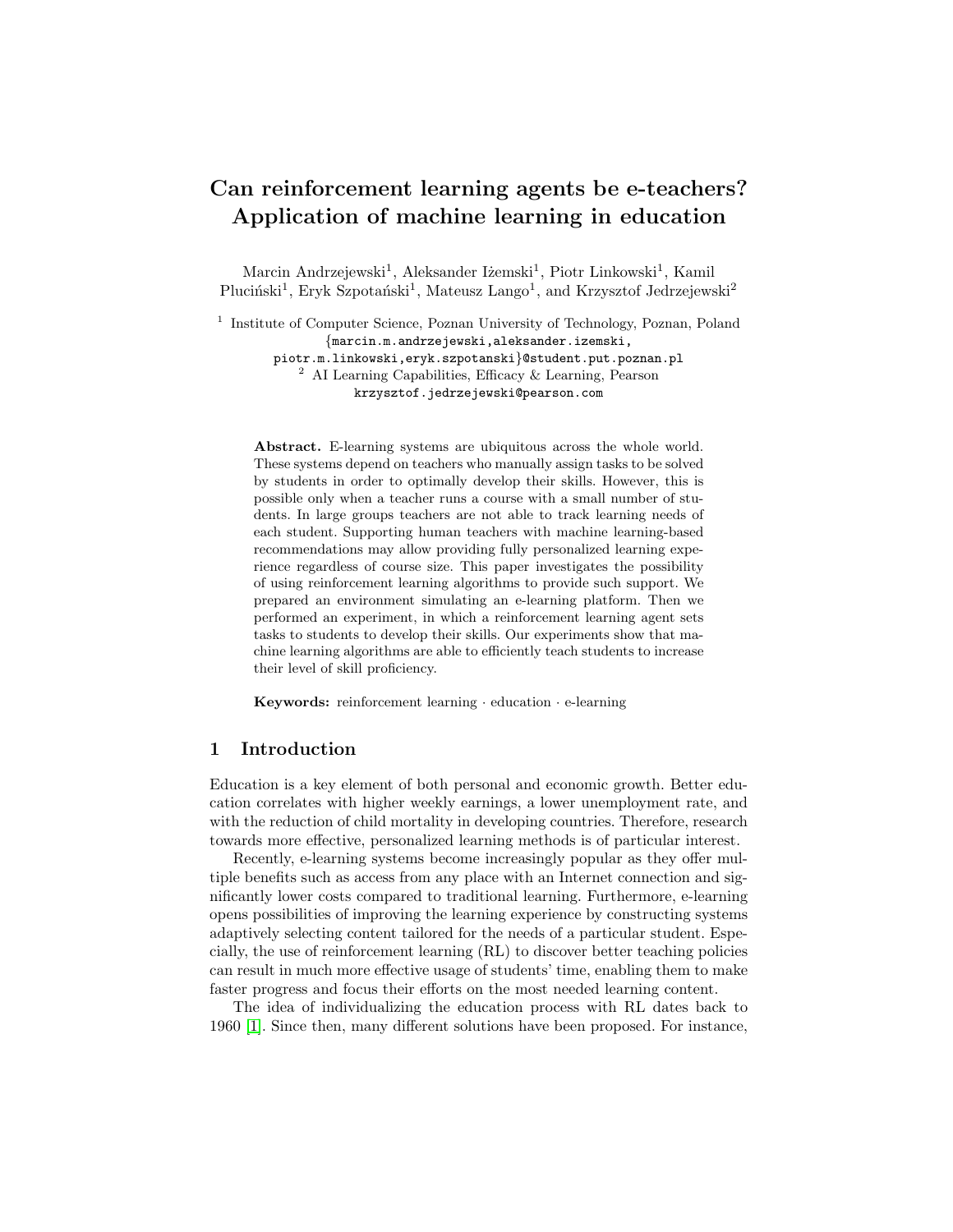#### M. Andrzejewski et al. 196

many works explore the framework of multi-armed bandits to learn the most suitable task for the student. This also includes techniques based on contextual multi-armed bandits exploiting learning data from previous similar students. Another popular approach is to train policies that can provide hints as feedback and scaffolding. The next group of methods applies reinforcement learning for modeling students (i.e. agents) to, e.g., diagnosing students' mistakes based on their attempted solutions. Recently, many works have been conducted on NeurIPS 2020 Education Challenge task, where the algorithms have to estimate the student's knowledge based on a limited number of multiple-choice questions.

This paper investigates the possibility of applying reinforcement learning methods to find a teacher policy for an interactive e-learning platform that maximizes learning outcomes. The solved task is not limited to estimating the students' current knowledge but includes simultaneously estimating and improving students' knowledge. The paper describes the design of an e-learning platform simulator based on a psychometric model with a proper interface for training RL algorithms. The design of other such RL simulators like OpenAI Gym or ViZDoom resulted in bigger research interest and novel algorithms. Another contribution of this paper is the experimental evaluation of several modern reinforcement learning methods on the proposed simulated e-learning platform.

# 2 Our approach

In this part, we cast the learning process at an e-learning platform to the reinforcement learning framework and describe our implementation of it.

An episode in the environment mimics a student's individual learning process that ends with an exam with previously unknown questions. The agent, which can be understood as a teacher, interacts with the environment by selecting the tasks that the student will attempt to solve. The task is characterized<sup>[3](#page-1-0)</sup> by particular skill needed to solve it (learning objective) and the difficulty level on each skill. The student can solve the task correctly or incorrectly (which also includes the lack of answer), which is reflected in the environment's state, producing feedback for the agent. In both cases, i.e. incorrect/correct answer, the student's proficiency in a skill increases by a certain degree, as even unsuccessful attempts require some cognitive effort and reflection on the use of a given skill. A task can be potentially solved by a student multiple times in the whole learning process. However, in such a case, every attempt is assumed to deal with another task from a group of tasks having same characteristics.

The simulation time is discrete and divided into episodes. Each episode has two phases: learning and evaluation (exam). During the learning phase, the student solves tasks iteratively selected by the teacher. Then, in the exam phase, the student receives a set of tasks to solve. The reward is always 0, excluding the exam phase, when the reward is equal to the number of correctly solved tasks.

<span id="page-1-0"></span><sup>&</sup>lt;sup>3</sup> The characteristics of tasks are used for underlying computations, and are unknown both to the student and teacher.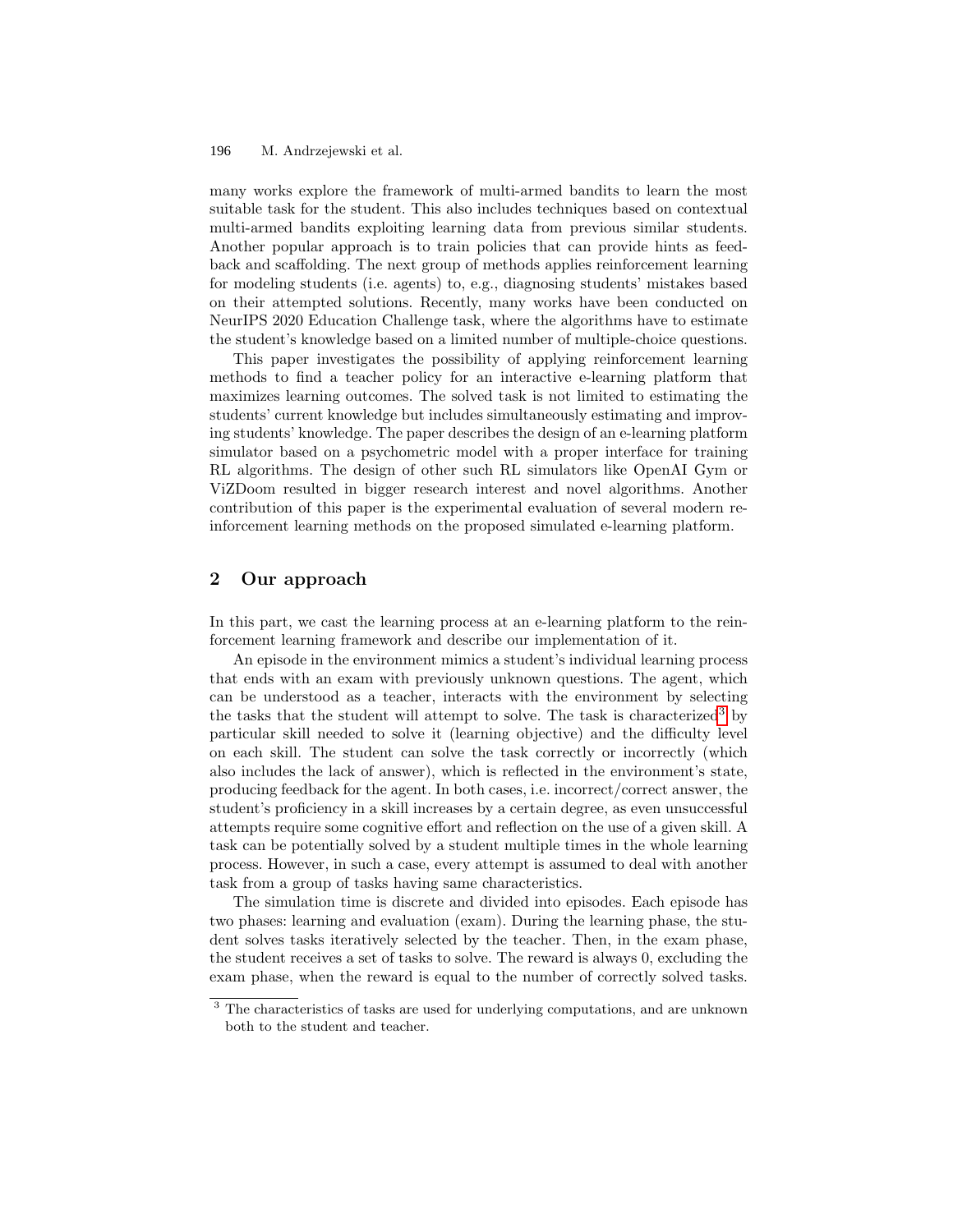The agent's goal is to maximize the number of correctly solved tasks during the exam, which is correlated with the student's skill development.

To model the student's interactions with tasks belonging to each skill, the popular Rasch psychometric model [\[3\]](#page-3-1) was used. This model describes a student with a continuous proficiency. This value is on a logit scale and usually ranges from -3 to 3. It determines the probability of correctly solving an avg. difficulty task. We used a separate proficiency value for each skill.

In our implementation, the observations returned by the environment mimic a student's grade book and include how many times a given task was solved correctly and incorrectly. More concretely, it is represented as a list with a length equal to the number of possible tasks to choose from, and at position  $i$ , it contains tuples of two numbers representing correct and incorrect solutions of i-th task.

#### 3 Experiments

The purpose of the experiments was to investigate the performance of selected RL algorithms, namely A2C (Advantage Actor Critic) [\[2\]](#page-3-2) and PPO (Proximal Policy Optimization) [\[4\]](#page-3-3), on the implemented e-learning platform and to compare them to a baseline selecting actions randomly.

Each agent was run for 25,000 episodes. During each episode, the new student was learning s skills by solving tasks (actions) selected by the teacher (agent). For each skill and each of the seven difficulty levels, one task associated with them is available on the e-learning platform. In the case of 7 skills, it means 49 possible tasks to be chosen by the agent. Student proficiencies are sampled from a normal distribution with a mean of 0 and a standard deviation of 1/3, clipped to a range from -1 to 1. At the end of each episode, the student took an exam that consisted of 2 difficult tasks (at the level 6 out of 7) for each skill developed. Experiments with s equal to 1, 3, 5 and 7 have been performed. The length of learning phase was set to 10s. For example, an episode of teaching 5 skills allows for 50 interactions with tasks.

The goal of the system is to improve the student's proficiency at each skill, so the system was evaluated using the mean of proficiencies. Each parameter configuration was run 5 times with different random seeds<sup>[4](#page-2-0)</sup>. The results of the experiments are presented in Figure [1.](#page-3-4) The plot on the left shows the mean of student's proficiencies after the exam, when the number of developing skills was set to 5. One can notice here that reinforcement learning approaches are considerably better than the baseline. This means that the agent is able to identify which task support the development of which skill, and based on the observation, estimate which skills the student is deficient in and should improve.

On the other hand, the plot on the right presents mean proficiency of the student after the 25000 episode depending on the number of developing skills and used RL algorithm. As the number of skills increases, the number of possible tasks to choose from increases too. We can observe, that in the result, it becomes

<span id="page-2-0"></span><sup>4</sup> The source code for the experiments can be found in [https://github.com/er713/](https://github.com/er713/Schooling-RL) [Schooling-RL](https://github.com/er713/Schooling-RL), commit hash: 3f1db56